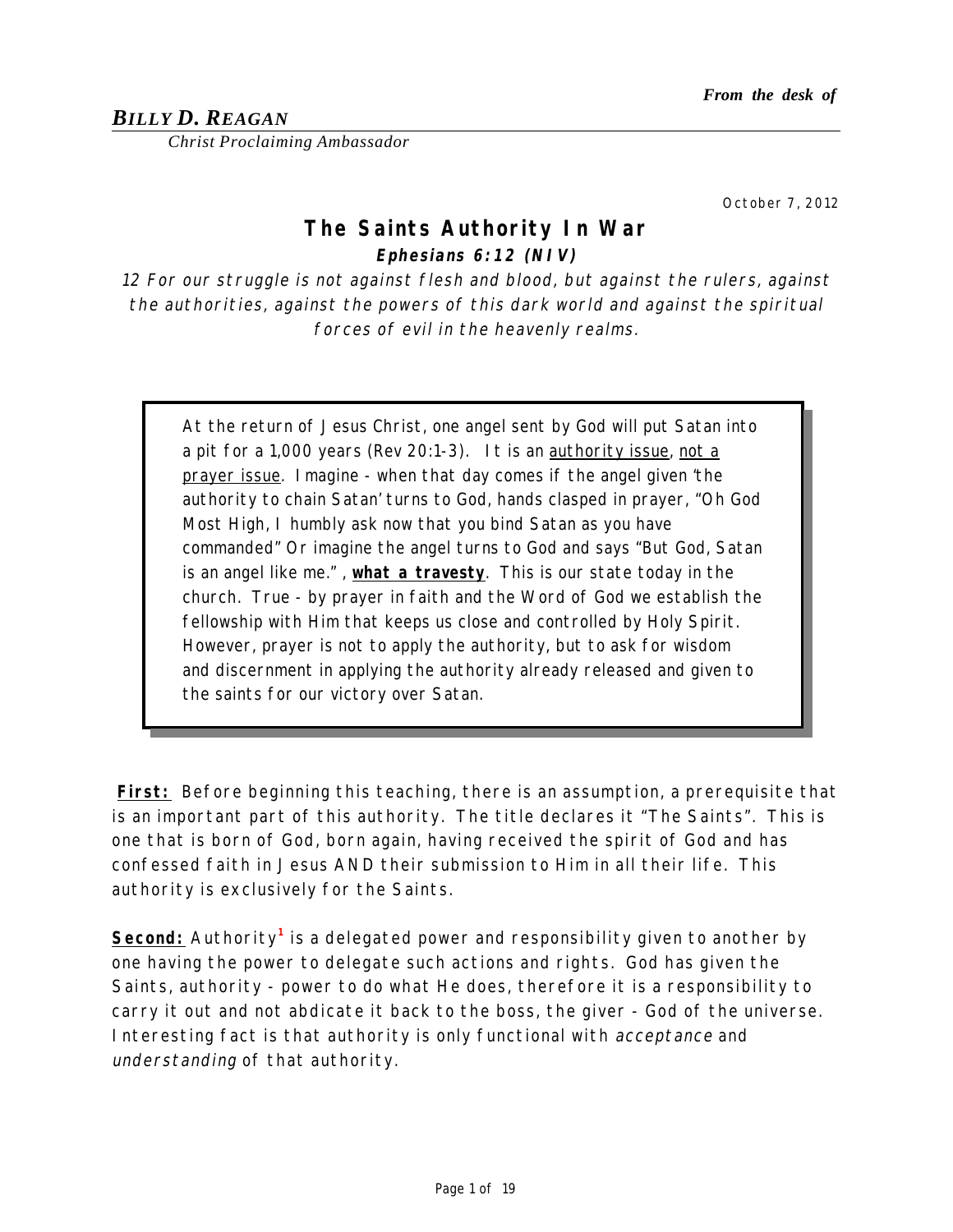Submit comes from the Greek word Hupotasso, meaning to submit first to God's authority in obedience. Then we have authority.

# **Greek 5293, Strong's**

**hupotasso,** *hoop-ot-as'-so*; from Greek 5259 (hupo) and Greek 5021 (tasso); to *subordinate*; reflexive to *obey* :- be under obedience (obedient), put under, subdue unto, (be, make) subject (to, unto), be (put) in subjection (to, under), submit self unto.

Therefore God's given authority is for the saints in active submission and obedience to our Lord, Jesus Christ.

Let me simplify our focal verse:

We struggle (KJV says wrestle) or fight not with man but with the devil and his forces.

This simple truth has been so thwarted and misunderstood and IGNORED. Woe to the teachers that ignore and do not teach the truth of the kingdom of God.

Satan's agenda is to destroy us, but Jesus came to give life and destroy the works of the devil. For it is written

### **John 10:10 (KJV)**

10 The thief [Satan] cometh not, but for to steal, and to kill, and to destroy: I am come that they might have life, and that they might have it more abundantly.

# **1 John 3:8 (NIV)**

8 He who does what is sinful is of the devil, because the devil has been sinning from the beginning. The reason the Son of God appeared **was to destroy the devil's work**.

Know this - It is God who shed His own blood that we who believe can have the victory in the war of good and evil, light and darkness. All that will be discussed is based on the love of God. (John 3:16) As new creations the Saints primary command is to love God and man. (Read 1 John where God is Love and we are to be like Jesus). The focal verse supports this indirectly, love man, hate the devil and his forces. So in love we stand and fight for Christ and who He died for, the world, mankind.

# **Acts 20:28 (NIV)**

28 Keep watch over yourselves and all the flock of which the Holy Spirit has made you overseers. Be shepherds of the church of **God, which he bought with his**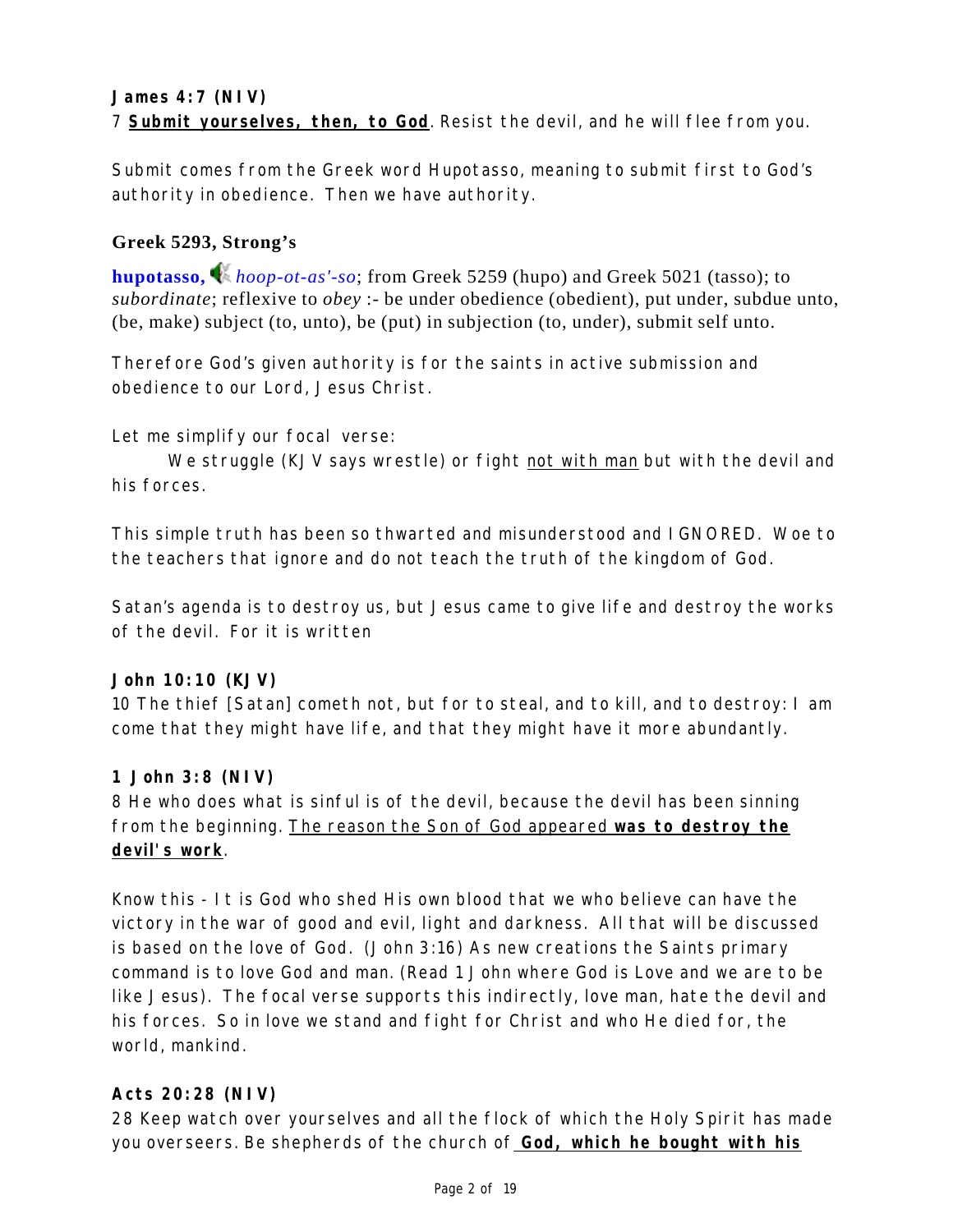#### **own blood**.

### **Ephesians 1:7 (NIV)**

7 **In him we have redemption through his blood**, the forgiveness of sins, in accordance with the riches of God's grace

#### **1 Peter 1:18-19(NIV)**

18 For you know that it was not with perishable things such as silver or gold that **you were redeemed** from the empty way of life handed down to you from your forefathers, 19 but **with the precious blood of Christ, a lamb without blemish or defect.** 

**Psalm 107:2 (KJV)** 2 Let the redeemed of the LORD say so, whom **he hath redeemed from the hand of the enemy**;

#### **Colossians 1:13-14 (KJV)**

13 Who hath delivered us from the power of darkness, and **hath translated us into the kingdom of his dear Son**: 14 In whom **we have redemption through his blood**, even the forgiveness of sins:

PRAISE GOD !! With His shed blood we are redeemed, bought and now empowered to do God's work in the Name of our Lord, Jesus Christ.

Once one can understands our focal verse, the victory over the enemy and our flesh is mostly conquered. WHY? Think about it. When we get upset or have been offended by someone, we focus our reactions, our offense (which is sin) on them. Eph 6:12 says it is not the man person (flesh and blood) but the enemy that is at the root of our struggles.

Now one needs to understand also that a demon, evil or unclean spirits are persons without a body. They have all the same emotions we do. You can see this in various scriptures through out the Bible that reveal their character and their own desires. I will use only one passage to show this truth.

The demon spirit who called himself 'legion' found in Matt 8, Mark 5 and Luke 8 shows various emotions and 'feelings'. These demons where frightened when they saw Jesus and came and fell at the feet of Jesus and 'shouted at the top of his voice' and the demons begged Jesus for mercy. Demons display sense of survival, desires and emotions as they begged Jesus not to torture them. They displayed reasoning asking Jesus to swear to God and ask to go into the pigs. They showed a sense of commitment asking not to be sent out of their assigned area.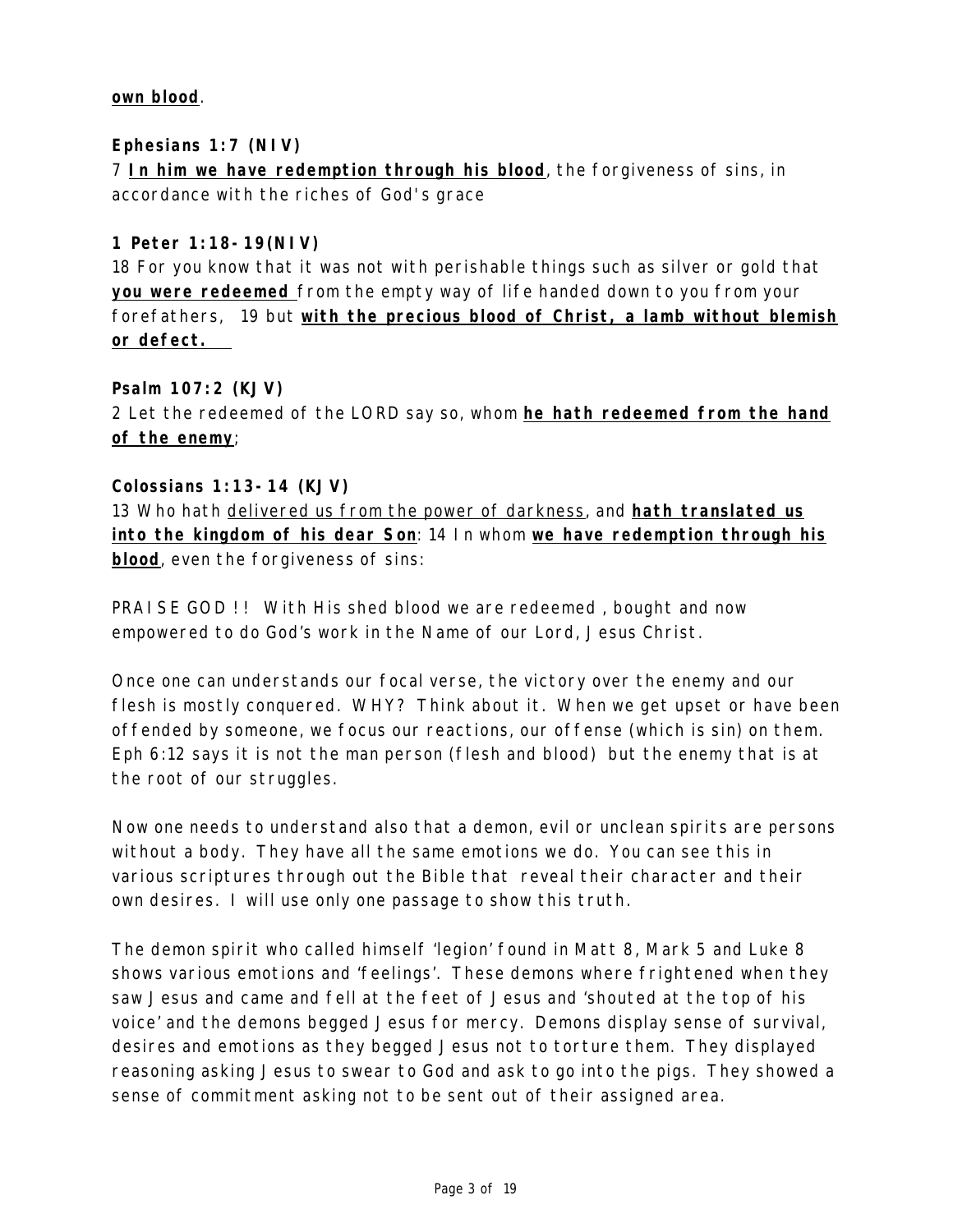# **Mark 5:6-12 (NIV)**

6 When he saw Jesus from a distance, he ran and fell on his knees in front of him. 7 He shouted at the top of his voice, **"What do you want with me, Jesus, Son of the Most High God? Swear to God that you won't torture me!"** 8 For Jesus had said to him, "Come out of this man, you evil spirit!" 9 Then Jesus asked him, "What is your name?" "My name is Legion," he replied, "for we are many." 10 **And he begged Jesus again and again** not to send them out of the area. 11 A large herd of pigs was feeding on the nearby hillside. 12 The **demons begged Jesus**, "Send us among the pigs; allow us to go into them."

A demon can be said to be a 'person' without a body until they enter a man-person. So we, accordingly, can deal with them as such but with the power and authority given us to do so by Jesus our Lord without FEAR. For it is written:

#### **Luke 10:17-19 (NIV)**

17 The seventy-two returned with joy and said, "Lord, even the demons **submit to us** in your name." 18 He replied, "I saw Satan fall like lightning from heaven. 19 I have **given you** authority **to trample** on snakes and scorpions and to overcome all the power of the enemy; **nothing will harm you.**

Snakes and scorpions represent the serpent of old, the devil, Satan. The scorpions are demons and evil sprits of darkness.

**To Trample** - This is not a passive and quiet thing but an active and aggressive response that the saints are to do in this war.

### **James 4:7 (NIV)**

7 Submit yourselves, then, to God. **Resist the devil**, and he will flee from you.

**Resist -** Likewise is active not passive.

Have you read this next verse with meditation and understanding - Listen and understand in the name of Jesus!

#### **Matthew 11:12 (KJV)**

12 And from the days of John the Baptist until now the kingdom of heaven suffereth violence, and **the violent take it by force**.

#### **Matthew 11:12 (NIV)**

12 From the days of John the Baptist until now, the kingdom of heaven has been forcefully advancing, and **forceful men lay hold of** it.

Understand - The kingdom of God is forcefully advancing because it is being **violently** and **forcefully** taken hold of by MEN because of the war withSatan ,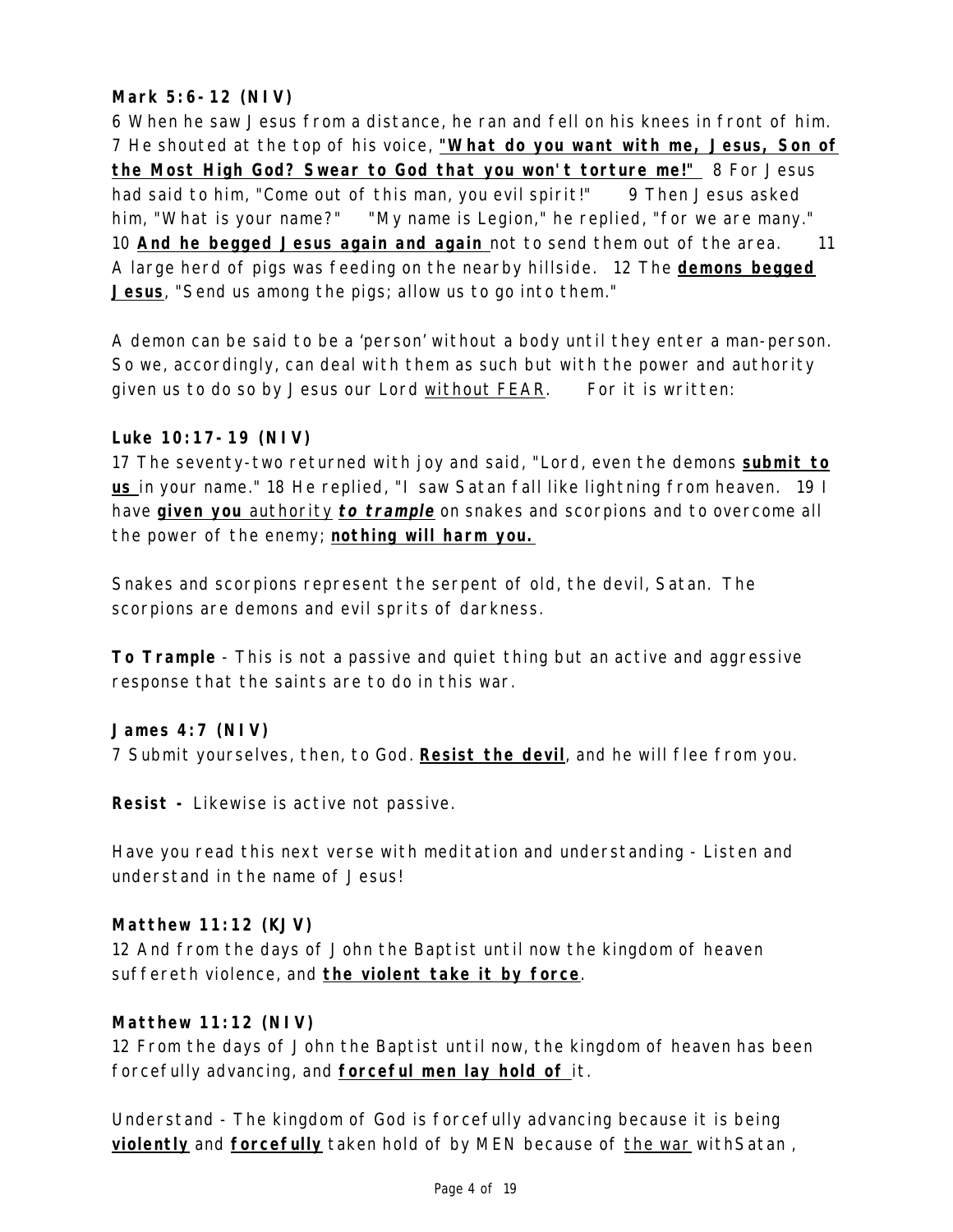whois opposing and has set his anger against God and His Kingdom. God has given and we must receive it and advance the truths and liberties given us by the King of the Kingdom of God. For the devil, the thief comes to steal, kill and destroy (John 10:10).

The clearest way I can say it is - The **violent** and **forceful** are the ones bold in their faith in God, Christ Jesus and His Word (apart from His Word you can do nothing, John 15:5,7 BUT in Christ we can do all things, Phil 4:13 KJV). Then do not back down but persevere for the prize at all cost, even death, as they submit to God's way and truth and **resist** and **trample** our enemy, our adversary Satan under foot by God's grace and mercy to us that have believed in our hearts. The true disciples of Jesus, obey and do what He has commanded. (Matt 7:21)

### **Romans 16:20 (NIV)**

20 The God of peace will soon **crush Satan under your feet**. The grace of our Lord Jesus be with you.

God has given us ALL power over ALL Satan's power. Consider this, although we can not see the evil spirits, we have ALL power over them. This is how the battlefield is leveled and equalized. But **we must do it by faith** as God's elect, the saints.

### **Romans 14:23b (NIV)**

23... and **everything that does not come from faith is sin**.

#### **1 John 4:4 (NIV)**

4 You, dear children, are from God and have overcome them, **because the one who is in you is greater than the one who is in the world.** 

Now that I have given a simple insight to love your brother and hate the enemy that comes to steal, kill and destroy, with violent resistance, You must be careful to resist falling captive to perverse thinking like the world, falling captive to traditions of man, particularly religious traditions and doctrines, that nullify the word of God.

#### **Mark 7:13 (NIV)**

13 Thus you nullify the word of God by your tradition that you have handed down. And you do many things like that."

Here are two **crippling traditions and false teachings** that have given Satan, the demons, evil spirits and all the forces of darkness power to rule in the lives of the saints ----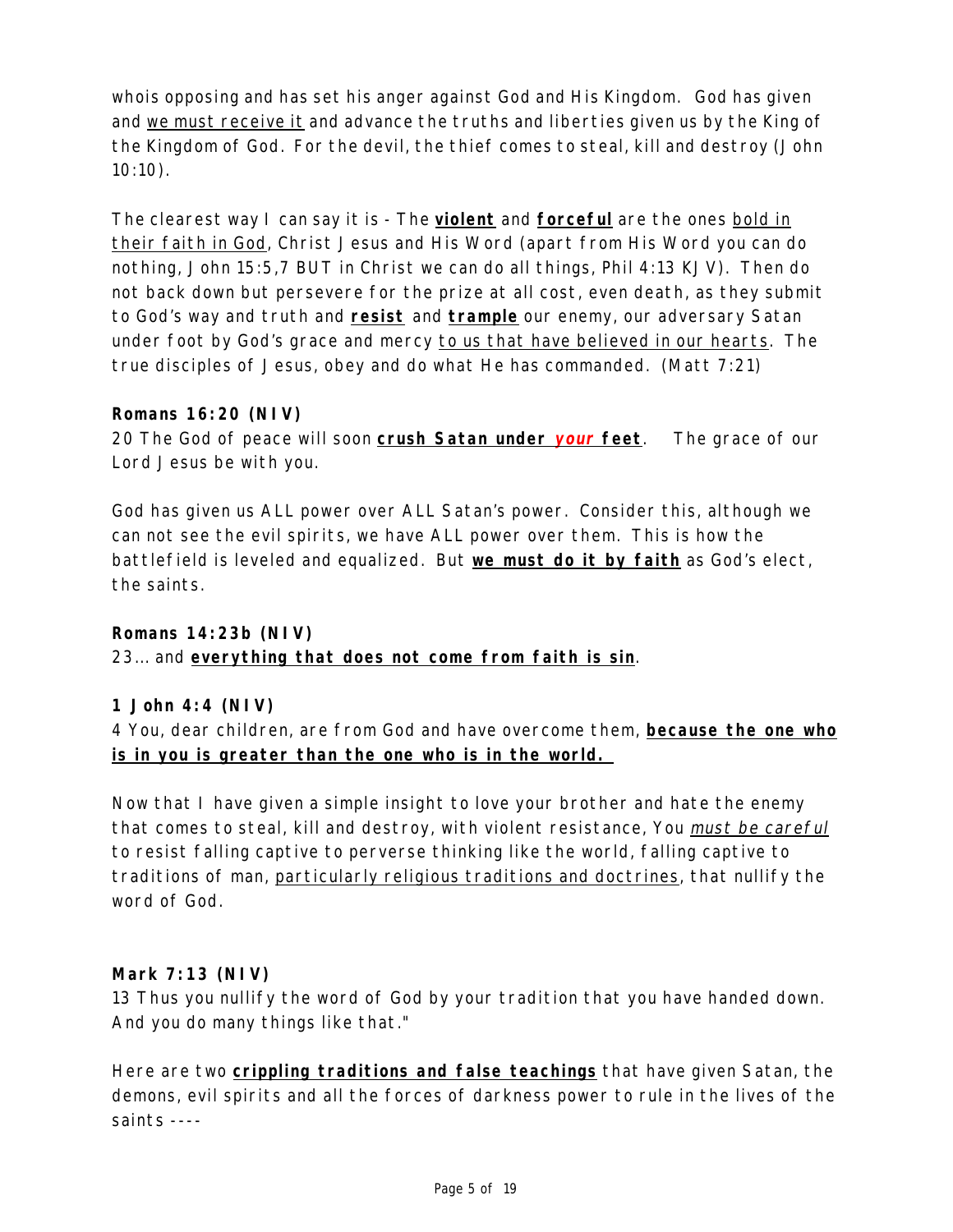- 1. It is up to God alone to control Satan and his attack against us and mankind and so we are taught to 'pray' that the Father will remove and guard you from the devil.
- 2. The devil has no power to control or possess **2** a saint who has received Holy Spirit.

It is true (read Job) that God can give a hedge of protection, but He has NOW, since Christ has descended and ascended back to the Father, given us the power and authority over Satan by His name and shed blood as we watch and wait for His return. At his return, one angel sent by God will put Satan into a pit for a 1,000 years (Rev 20:1-3). It is an authority issue, not a prayer issue. Imagine - when that day comes if the angel given 'the authority to chain Satan' turns to God, hands, clasped in prayer, "Oh God Most High, I humbly ask now that you bind Satan as you have commanded" Or imagine the angel turns to God and says "But God, Satan is an angel like me." , **what a travesty.** This is our state today in the church. True - by prayer in faith and the Word of God we establish the fellowship with Him that keeps us close and controlled by Holy Spirit. However, prayer is not to apply the authority, but to ask for wisdom and discernment in applying the authority already released and given to the saints for our victory over Satan.

Here is a fact - man is triune with spirit, soul and body (SSB) (Gen 2:7 & 1 Thess 5:23). The new birth of the spirit (John 3:3,5, 2 Cor 5;17) that is received by a believer in Jesus Christ is secure if we persevere in faith. It is our new spirit that is righteous (Rom 5:17) and without blemish (Col 1:22 NIV). However the body and soul remain without this newness, but must be transformed into the likeness of Christ (Rom 12:1-2, Col 2:8-9, Phil 2:12-13). By the Spirit of God, our spirit is given power and control over our body and soul based on OUR WILL. This is why we are still under the influence of our body and soul (carnal or flesh).

# **Colossians 3:12 (NIV)**

12 Therefore, as God's chosen people, holy and dearly loved, **clothe yourselves** with compassion, kindness, humility, gentleness and patience.

### **Romans 8:6 (KJV)**

6 For to be carnally minded is death; but to be spiritually minded is life and peace.

Daily we must set in our soul, our mind to obey Christ. For Paul wrote: **1 Corinthians 15:31 (NIV)**

31 I die every day--I mean that, brothers--just as surely as I glory over you in Christ Jesus our Lord.

**1 Corinthians 9:27 (NIV)**

27 No, **I beat my body and make it my slave** so that after I have preached to others, I myself will not be disqualified for the prize.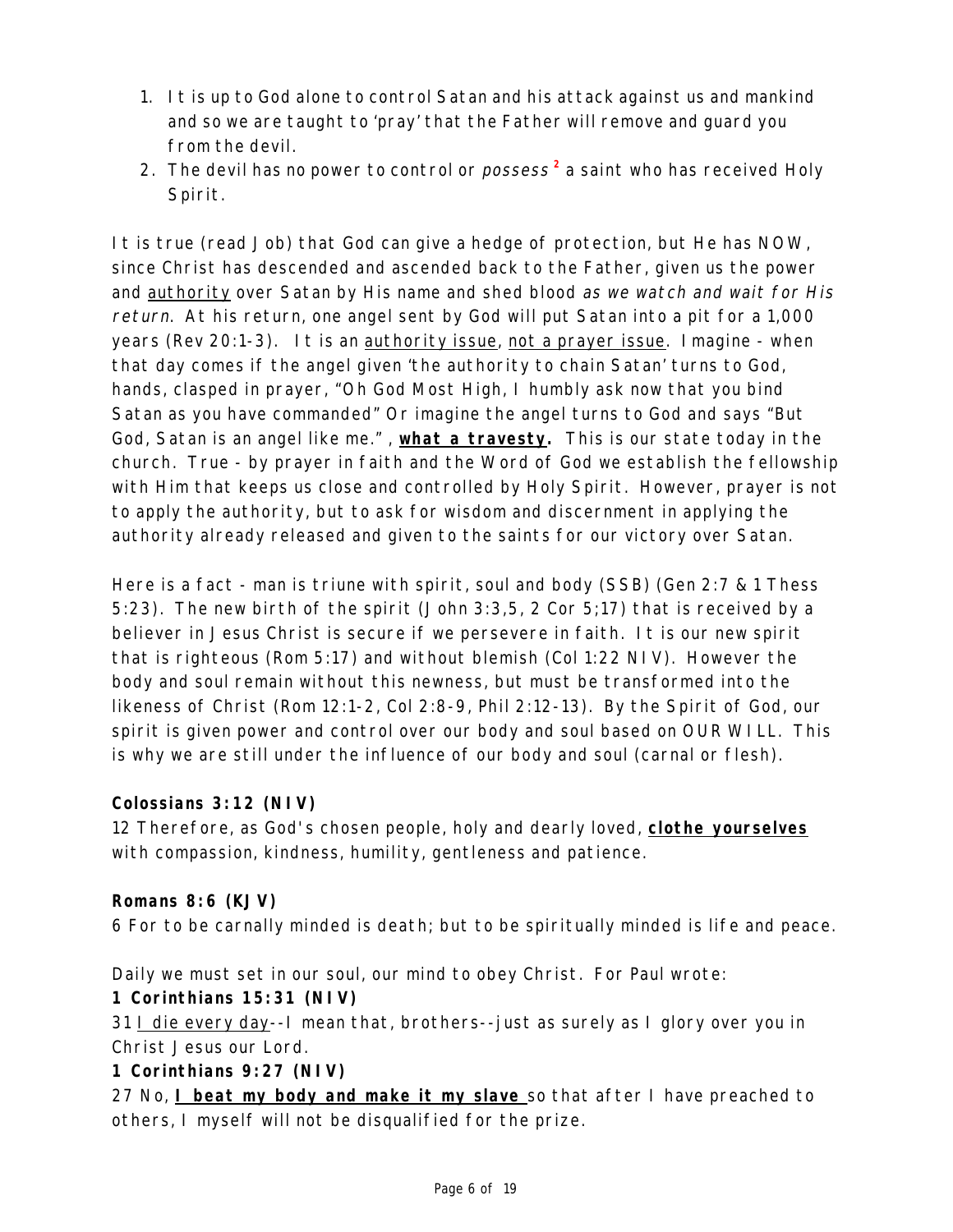Now with a new and empowered spirit, God works with us and enables us to work out this transformation of the body and soul as we wait for Jesus to return.

# **Philippians 2:12-13 (NIV)**

12 Therefore, my dear friends, as you have always obeyed--not only in my presence, but now much more in my absence--continue to work out your salvation **with fear** and trembling, 13 **for it is God who works in you to will and to act according to his good purpose.**

The fear is that reverent fear of God who has loved us and given us redemption from our sins and our adversary the devil.

Satan continues to have access to us through our body, our 5 senses, and our mind that can influence or control our soul (mind, will and emotions). SSB teaching is not within the scope of this teaching, but is critical for the understanding of who we are and the battle we are in.

Again, until one is born of God, the spirit of man is dead (Gen 2:17; John 3:5), and can NOT understand, (1 Cor 2:14) or have the power of God to fight the god of this world, the father of lies, the god of the air, Satan and all his host and demons.

### **1 Corinthians 2:13-14 (NIV)**

13 This is what we speak, not in words taught us by human wisdom but in words taught by the Spirit, expressing spiritual truths in spiritual words. 14 **The man without the Spirit** does not accept the things that come from the Spirit of God, for they are foolishness to him, and **he cannot understand them, because they are spiritually discerned.**

### **1 John 4:4-6 (NIV)**

4 You, dear children, are from God and **have overcome them, because the one who is in you is greater than the one who is in the world**. 5 They are from the world and therefore speak from the viewpoint of the world, and the world listens to them. 6 We are from God, and whoever knows God listens to us; but whoever is not from God does not listen to us. This is how we recognize the Spirit of truth and the spirit of falsehood.

When we sin the door is opened and sin, crouched at the door, enters and over time can control so firmly (possess) and do so much destruction that life is miserable.

But this is why God has given provision for our body and soul when we do sin.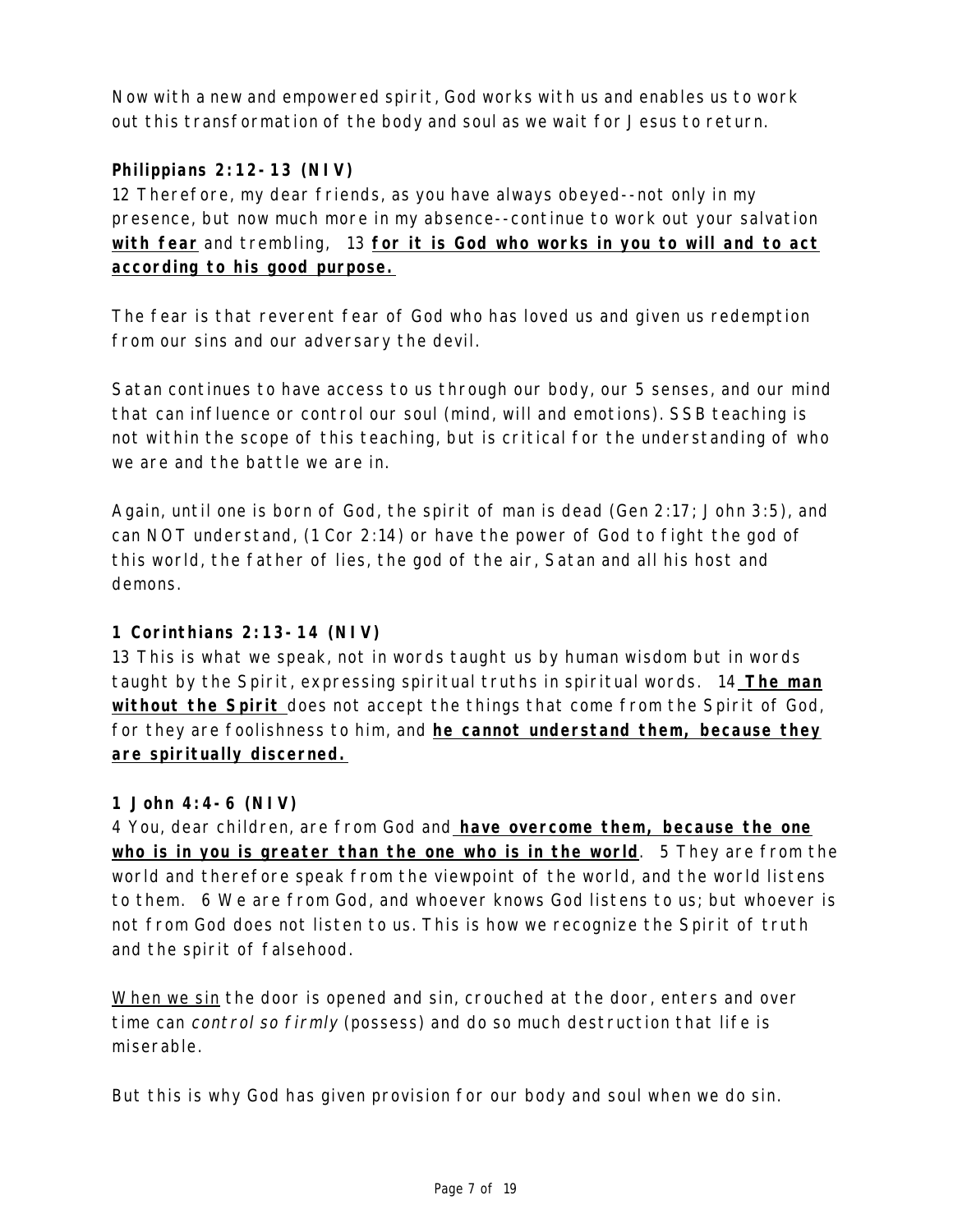# **1 John 1:9 (KJV)**

9 If we confess our sins, he is faithful and just to forgive us our sins, and to **cleanse us from all unrighteousness**.

Since our spirit is without blemish (Col 1:22) and we have the gift of righteousness (Rom 5:17) this promise is for our weakness while in this perishing and mortal body and soul when we sin.

### **Genesis 4:7 (NIV)**

7 If you do what is right, will you not be accepted? But if you do not do what is right, sin is crouching at your door; it desires to have you, but you must master it."

'Master it' by Rom 8:6

#### **1 John 3:8 (NIV)**

8 He who does what is sinful is of the devil, because the devil has been sinning from the beginning. The reason the Son of God appeared was to destroy the devil's work.

Remember, Satan tempts through the body, the 5 senses and through your mind and this is why we MUST know the truth of who we are in Christ. We must know the Word of God so to filter all the thoughts and temptations of our mind (2 Cor 10:4-6). And to take captive by divine power those thoughts that are against God's Kingdom and righteousness.

Praise God, we have been given the **authority** (not just a position) **to violently resist** (Matt 11:12; James 4:7) and **trample** our enemy (Luke 10:19) so to reign in abundant life (John 10:10; Rom 10:17) and not a life of misery, deception and defeat, but victory.

#### **Romans 5:17 (NIV**)

17 For if, by the trespass of the one man, death reigned through that one man, how much more will those who receive God's abundant provision of grace and of the gift of righteousness **reign in life** through the one man, Jesus Christ.

#### **John 10:10 (NIV)**

10 The thief comes only to steal and kill and destroy; **I have come that they may have life, and have it to the full**.

#### **John 14:6 (NIV)**

6 Jesus answered, "**I am** the way and the truth and **the life**. No one comes to the Father except through me.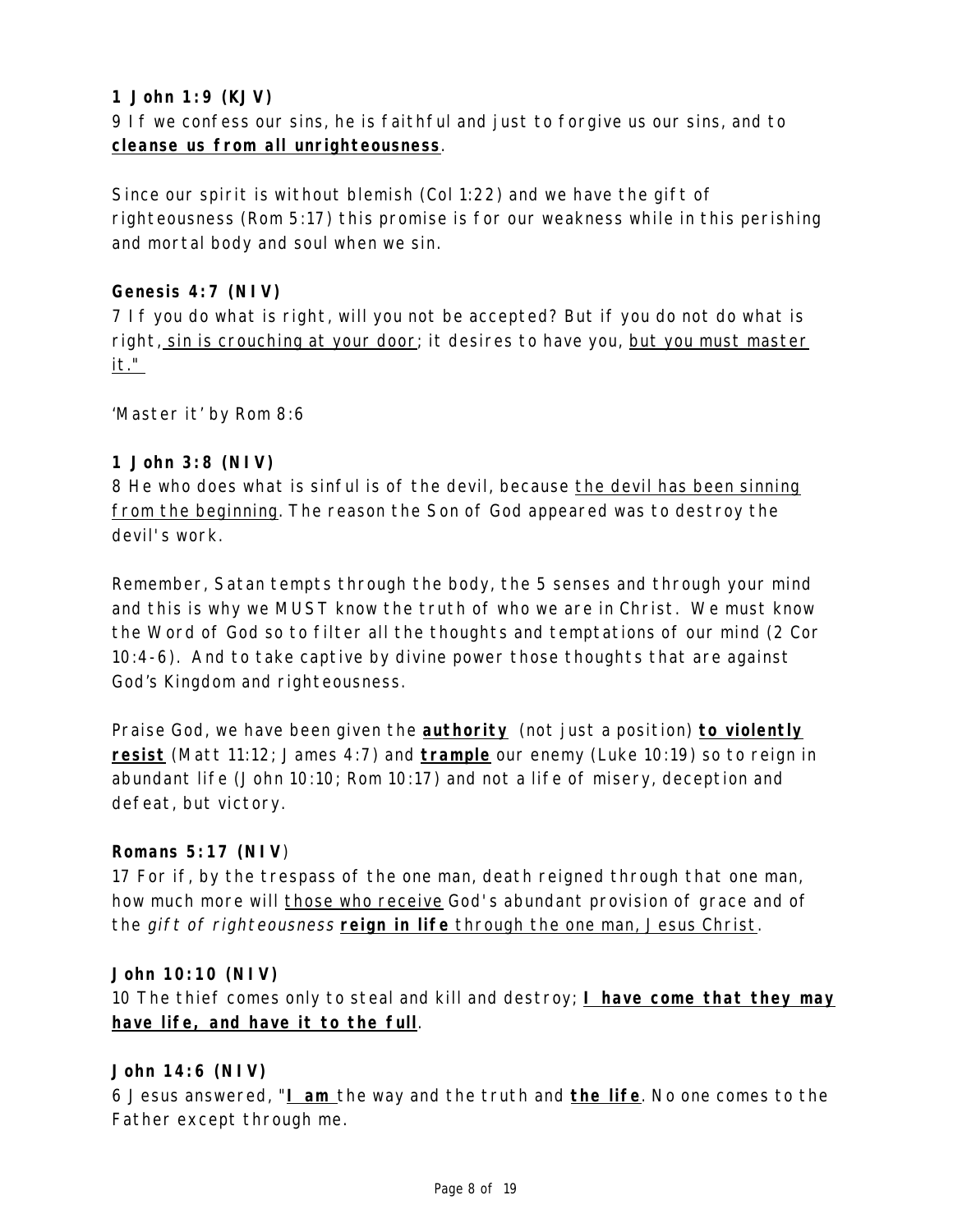This authority, a truth, is for the saints and not for the ungodly and unjust since they are condemned already (John 3:18). It is the 'gift of righteousness' given the believer that now qualifies us an ambassador (2 Cor 5:20) to administer with power and rights. Be holy for I am holy said God. When led of the Spirit we walk and live holy and do not allow the devil to enter. We take captive every thought (mind) that is set against Christ by the divine power - authority given to us. (2 Cor 10:4-5, 2 Pet 1:3-4)

These next verses deal with the soul - mind, will and emotions.

# **1 Peter 5:8 (NIV)**

8 **Be self-controlled and alert**. Your enemy the devil prowls around like a roaring lion looking for someone to devour.

# **1 Peter 1:13-16 (NIV)**

13 Therefore, **prepare your minds for action**; **be self-controlled**; set your hope fully on the grace to be given you when Jesus Christ is revealed. 14 **As obedient children, do not conform to the evil desires you had when you lived in ignorance**. 15 But just as he who called you is holy, so be holy in all you do; 16 for it is written: **"Be holy, because I am holy."**

 $=$  Prepare your minds - Rom 12:1-2 and 2 Tim 2:15 KJV. AGAIN **Romans 8:6 (KJV)** 6 For to be carnally minded is death; but to be spiritually minded is life and peace.

Now that the introduction is complete, let us look at the title given this study– **The Saints Authority In War,** laying aside man's traditions and misconception of Satan's access to us when we sin or disobey.

Satan is real and roams about on this earth (Job 1:7; 1 Pet 5:8), where his kingdom is, the kingdom of darkness(2 Cor 4:4; Col 1:13). Satan is real though man generally and rarely can see demons and evil spirits of his kingdom except by divine intervention. Satan and all his authorities, rulers and spirits of darkness and demons have access to man. Proof - Satan was given access to temp and deceive Adam and Eve and even the Christ, Jesus, the Son of God, God incarnate, Emmanuel. This remains true today for both the righteous and unrighteous, the saved and the lost, the just and the unjust...

But - PRAISE BE TO GOD Child of God, hear this and REJOICE, I say REJOICE... For it is written and declared by God -

### **1 John 3:8 (NIV)**

8 He who does what is sinful is of the devil, because the devil has been sinning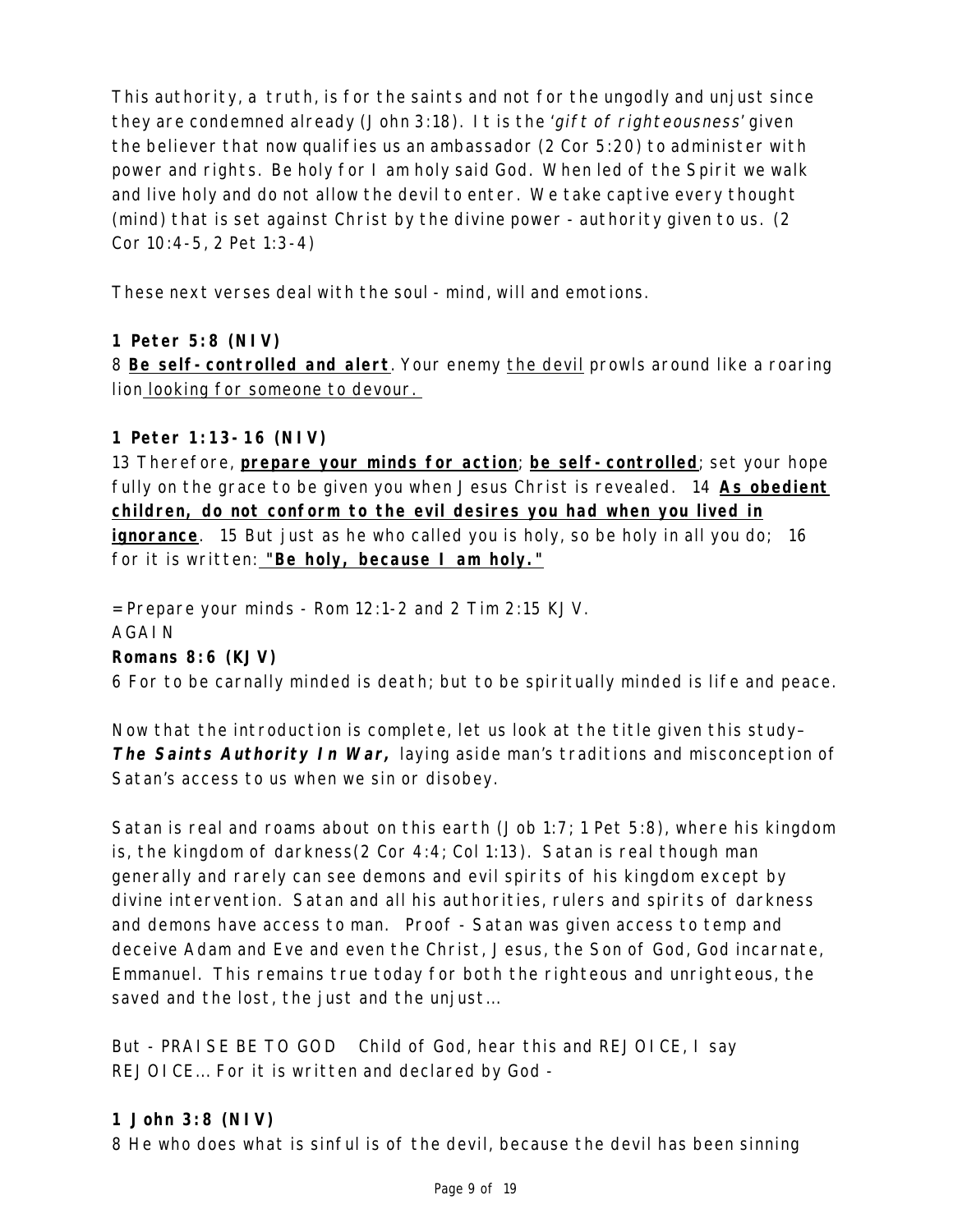# from the beginning. **The reason the Son of God appeared was to destroy the devil's work**.

# **1 John 3:8 (KJV)**

8 He that committeth sin is of the devil; for the devil sinneth from the beginning. **For this purpose the Son of God was manifested, that he might destroy the works of the devil.**

**John 1:14 (NIV)**

14 **The Word became flesh and made his dwelling among us.** We have seen his glory, the glory of the One and Only, **who came from the Father, full of grace and truth**.

# **2 Timothy 1:7 (KJV**)

7 For God hath **not given us the spirit of fear**; **but of power**, and of love, and of a **sound mind**.

# **2 Timothy 1:7 (NIV)**

7 For God did not give us a spirit of timidity, but a **spirit of power**, of love and of **self-discipline.**

**Divine power** is given us, POWER - LOVE - SOUND MIND for our victory in Jesus is real when we resist, trample and declare God's Word which will NOT come back void (Isa 55:11 KJV)

Let us establish the reality of Satan from God's revealed word and the blessed hope and power and truth of Jesus Christ crucified, his death and resurrection. I will start with this passage found in Matt 16. Here, for the first time, the revelation that Jesus was the Son of God is revealed to the 12 Apostles when Jesus asked them "Who do you say **I am.**"

### **Matthew 16:15-19 (NIV)**

15 "But what about you?" he asked. "Who do you say I am?"

16 Simon Peter answered, "You are the Christ, the Son of the living God."

17 Jesus replied, "Blessed are you, Simon son of Jonah, for this was not revealed to you by man, but by my Father in heaven. 18 And I tell you that you are Peter, and on this rock **<sup>I</sup> will build my church, and the gates of Hades will not overcome it.** 19 I will **give you** the keys of the kingdom of heaven; **whatever you bind** on earth will be bound in heaven, and **whatever you loose** on earth will be loosed in heaven."

This statements is so peculiar to man in his own mind, yet so real and true. With great hindrance to the body of Christ, the church, it has been watered down, ignored and NOT taught to the saints as it should be. NOR HAVE THE SAINTS BEEN AGGRESSIVE TO SEEK THE TRUTH THROUGH GOD'S WORD(2 Tim 2:15,KJV).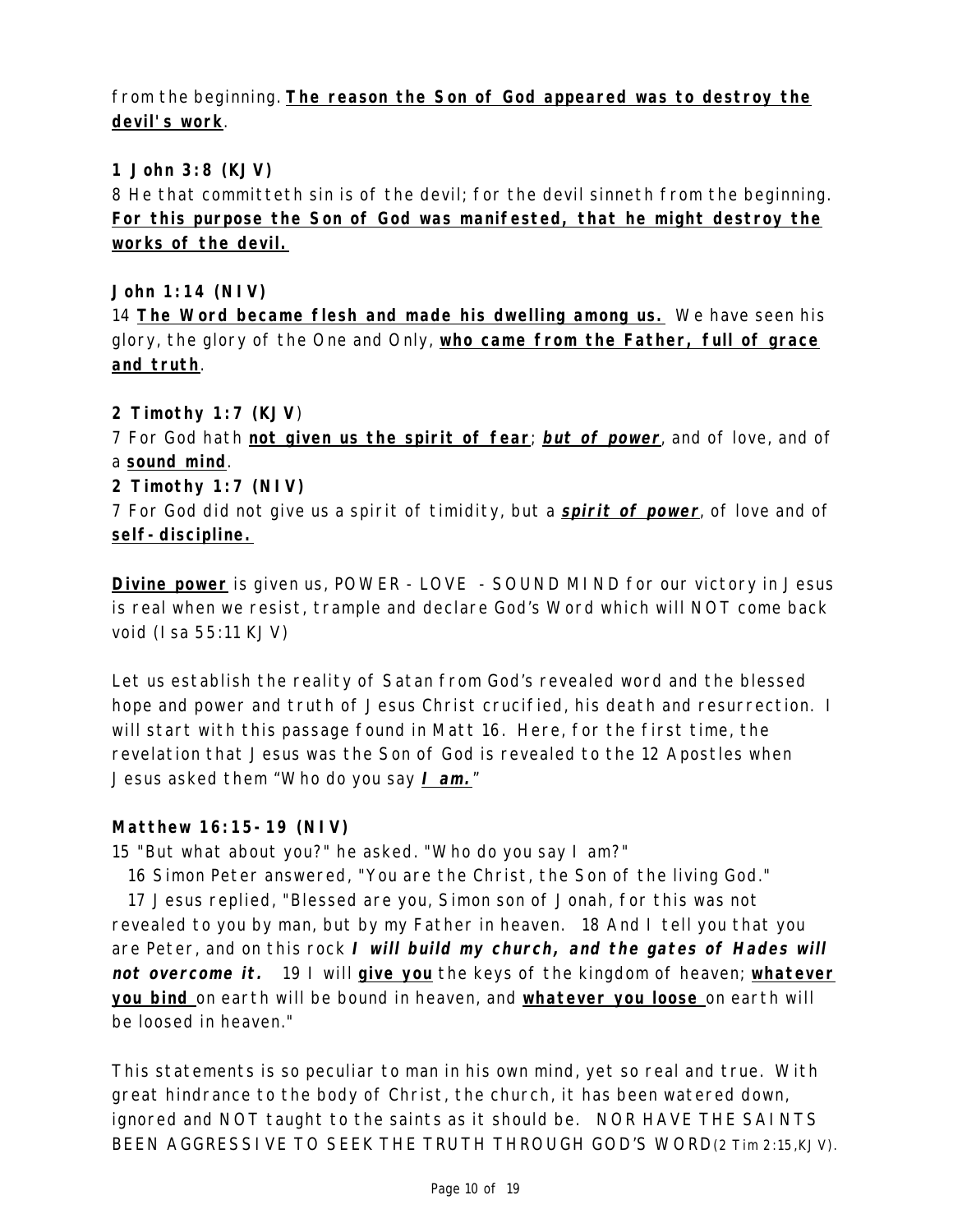Jesus, when recognized as God, DID NOT talk about all the benefits for the believer. Jesus immediately spoke about Satan, our adversary. The same creature who, in all his pride and arrogance, tempted Adam and Eve and who tempted God, Jesus Christ and all men to this very day. Jesus's response puts the importance out front in this new revealed truth. --SAYING -

## **Matthew 16:19 (NIV)**

19 I will **give you** the keys of the kingdom of heaven; whatever **you** bind on earth will be bound in heaven, and whatever **you** loose on earth will be loosed in heaven."

Jesus had already sent them out - with a COMMAND - Preach - Cast out (drive out - a forceful action again) demons - Heal the sick - Raise the dead. They had seen and experienced the power in His Name. And with the revelation as the Christ and Son of God he clarifies their authority and power to loose and bind on earth. (Also see Matt 18:18-19)

# **Matthew 10:1 (NIV)**

1 He called his twelve disciples to him and **gave them authority to drive out evil spirits and to heal every disease and sickness**.

Take note of this: There is an understood subject YOU as I have indicated in **[ ]**.

### **Matthew 10:7-8 (NIV)**

7 **As you go**, preach this message: 'The kingdom of heaven is near.' 8 **[you]** Heal the sick, **[you]** raise the dead, **[you]** cleanse those who have leprosy, **[you]** drive out demons. Freely **you** have received, **[you] freely give**.

### **Mark 16:17 (NIV)**

17 And these signs will accompany those who believe: **In my name they will drive out demons**; they will speak in new tongues;

### **Luke 9:1-2 (NIV)**

1 When Jesus had called the Twelve together, he gave **them power and authority** to drive out **all** demons and to cure diseases, 2 and **he sent them** out to preach the kingdom of God and to heal the sick.

### **Luke 10:1, 17 (NIV)**

1 After this the Lord appointed seventy-two others and sent them two by two ahead of him to every town and place where he was about to go...

17 The seventy-two returned with joy and said, "Lord, even the demons **submit to us in your name**."

DO **YOU** BELIEVE? ? ? I ASK AGAIN - DO **YOU** BELIEVE?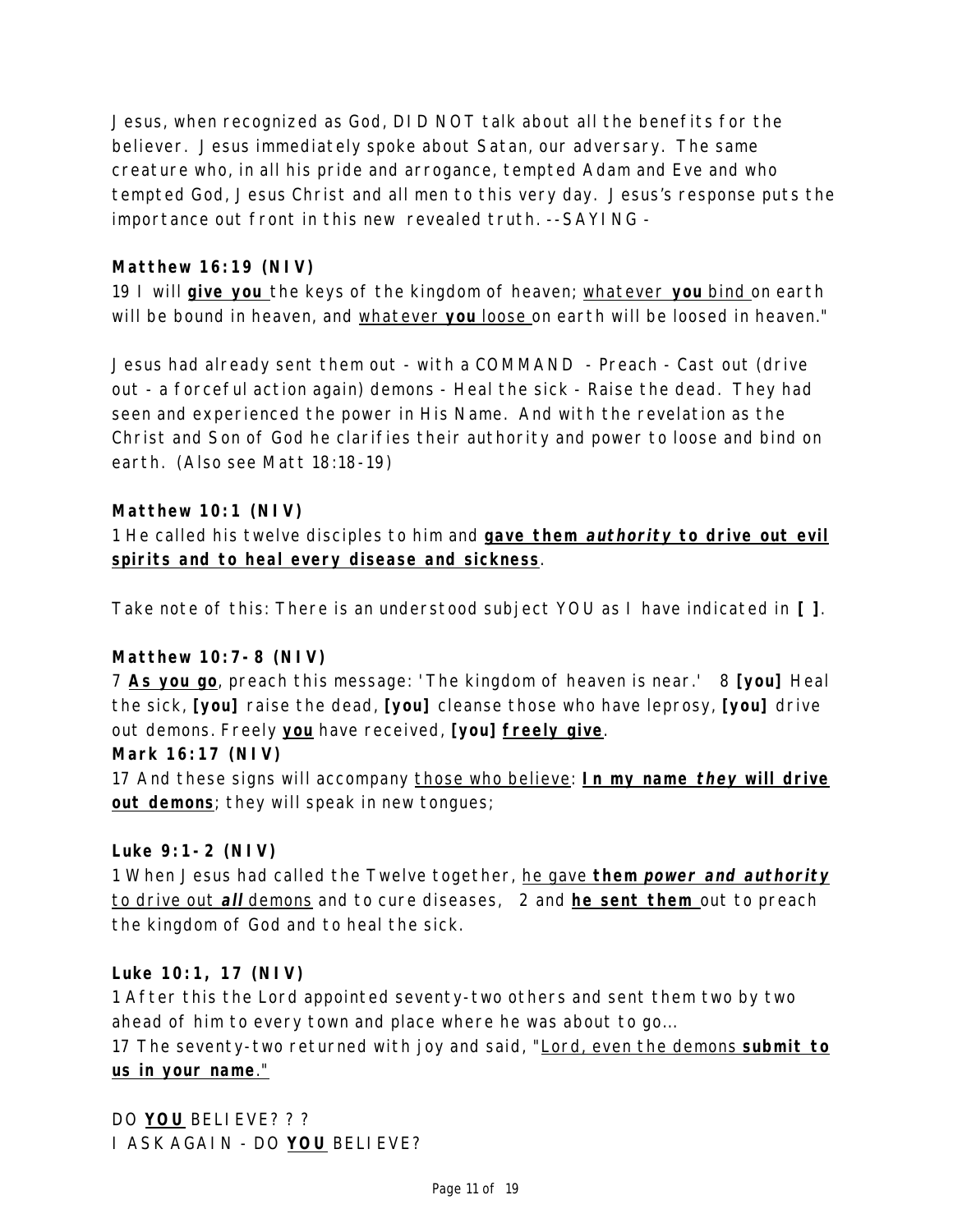If so - I ask for your own thought and consideration. Have you declared to others the message of Christ? Have you cast out any demons? Have you healed any sick? Have you raised the dead (OR even know someone that has. Maybe we should consider the company we keep.)

Do not be drawn away with lies and false teachings for JESUS said.

### **John 14:12 (NIV)**

12 I tell you the truth, **anyone who has faith in me will do** what I have been doing. He will do even greater things than these, because I am going to the Father.

You and I are "anyone". The TRUTH of the matter is summed up in this verse 12 and can pierce the heart if you read and believe God's word.

But clearly if you are a child of God and submitted to the Lordship of Jesus, we have these assurances because of His grace. These scriptures are 'there for us to know' - **Therefore** even if you have not walked and obeyed as instructed by our Lord Christ Jesus - Know this -

### **Romans 8:1 (NIV)**

1 **Therefore**, there is **now no condemnation** for those who are in Christ Jesus,

And we all continue in faith by GRACE (Rom 5:17)

### **Philippians 2:12-13 (NIV**)

12 **Therefore**, my dear friends, as you have always obeyed--not only in my presence, but now much more in my absence--**continue to work out your salvation** with fear and trembling, 13 for it is God who works in you to will and to act according to his good purpose.

### **Hebrews 12:1-2 (NIV)**

1 **Therefore**, since we are surrounded by such a great cloud of witnesses, let us throw off everything that hinders and the sin that so easily entangles, and let us run with perseverance the race marked out for us. 2 **Let us fix our eyes on Jesus**, the author and perfecter of our faith, who for the joy set before him endured the cross, scorning its shame, and sat down at the right hand of the throne of God.

### **Romans 12:1-2 (NIV)**

1 **Therefore**, I urge you, brothers, in view of God's mercy, to offer your bodies as living sacrifices, holy and pleasing to God--this is your spiritual act of worship. 2 Do not conform any longer to the pattern of this world, **but be transformed by**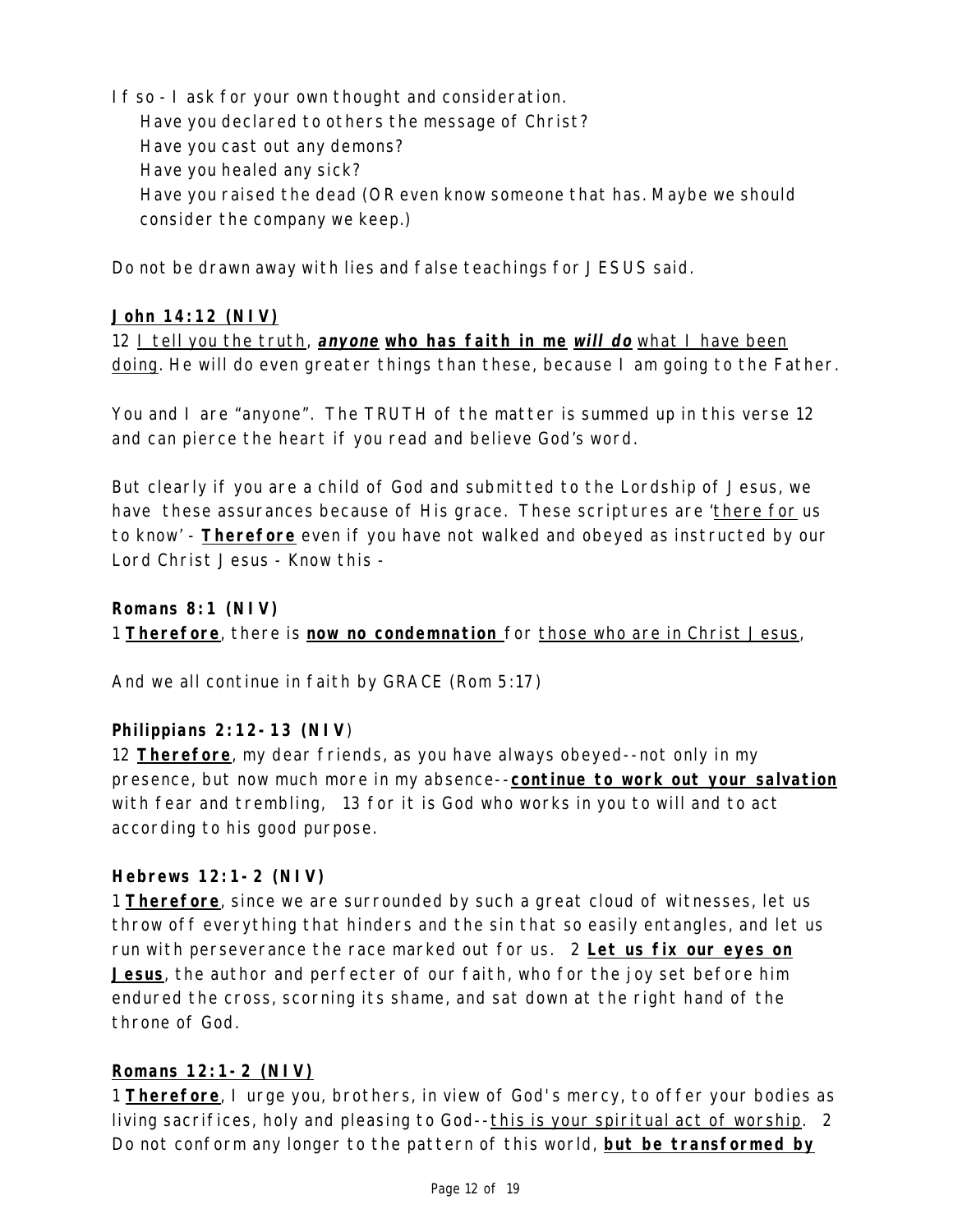**the renewing of your mind**. Then you will be able to test and approve what God's will is--his good, pleasing and perfect will.

God's grace abounds to us - **but know this too** His grace does **not** release us from the truth of His Word or release us from the responsibility of the authroity given us.

# **Therefore** ...

Renew your mind, your SOUL, in faith - Believing in your heart His Word!

Now here is a powerful scripture that ALL saints should memorize, practice and know it is of God **for all who believe**. We have already looked at it but again -

#### **Luke 10:18-19 (NIV)**

18 He replied, "I saw Satan fall like lightning from heaven. 19 **I have given you authority** to trample on snakes and scorpions and to overcome **all** the power of the enemy; nothing will harm you.

Seeing these scriptures that are specific to what the Saints, the children of God, have been given TO DO in the NAME OF JESUS CHRIST THE SON OF GOD, why do we not see it happening? Again, it is because of the skewed and twisted teachings coming from traditions of man, the mind of man and not the Spirit of the Lord. And **mostly** by our own lack of study of the Word of God in spirit and truth. God, Jesus called them a perverse **3** generation then and now.

### **Matthew 17:17 (NIV)**

17 "**O unbelieving and perverse generation**," Jesus replied, "how long shall I stay with you? How long shall I put up with you? Bring the boy here to me."

### **Luke 9:41 (NIV)**

41 "**O unbelieving and perverse generation**," Jesus replied, "how long shall I stay with you and put up with you? Bring your son here."

Oh yes, he called his 12 appointed and chosen apostles UNBELIEVING and PERVERSE after sending them out as shown in the verses above. So it is today - Perverse thinking! This is because we have not changed our thinking (repent) to agree with this truth of the Kingdom of God, His ways and His Word.

Remember it is written:

**Romans 14:23 (NIV)**

23 But the **man who has doubts is condemned** if he eats, because his eating is not from faith; **and everything that does not come from faith is sin**.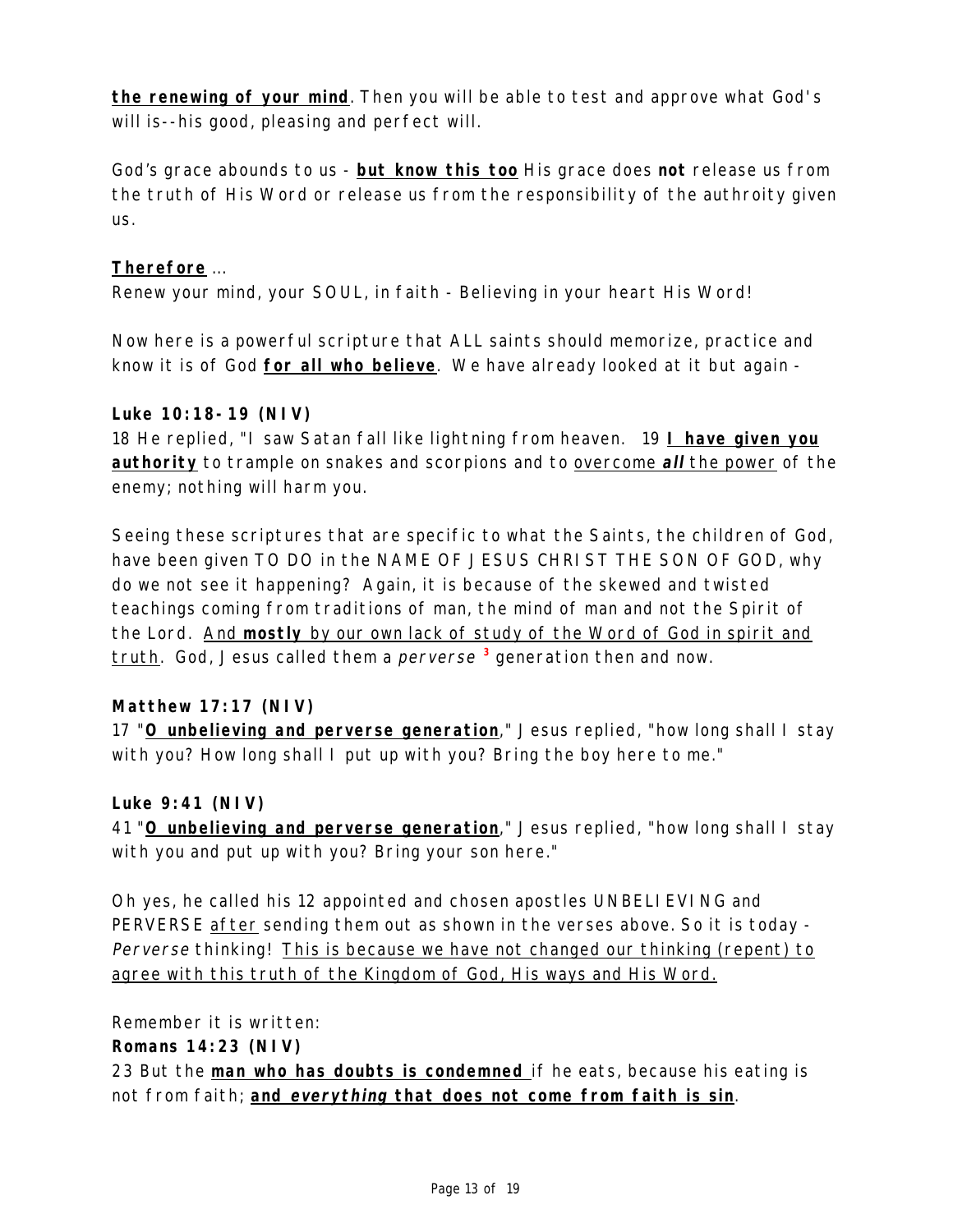## **James 1:6-7 (NIV)**

6 But when he asks, **he must believe and not doubt**, **because he who doubts** is like a wave of the sea, blown and tossed by the wind. 7 **That man should not think he will receive anything from the Lord;** 

Let us step back a few page or so and pick up with the thought that was expressed about Matt 16 passage. At the revelation of Jesus as Son of God, Jesus proclaims that Satan's power against the church would not prevail or have victory over us.

### **Matthew 16:18 (KJV)**

18 And I say also unto thee, That thou art Peter, and upon this rock I will build my church; and the **gates of hell shall not prevail against it.**

Now consider this truth from the word of God. Jesus is God (John 1:1, Act 20:28) who shed His own blood for remission of our sins. When we study the miracles of Jesus we find that all the miracles Jesus did were also done by the prophets of OT either in type or similar- such as water to wine - water to blood, stops the storm - divides the sea, even causes a head of an ax to float, raise the dead, heal the sick, feed the 5,000 - provide manna for 40 years. However there is one miracle that you will NOT find in the OT. Did you guess it? **It is casting out demons**! This mighty and powerful thing was to destroy the work of the devil, to set the captives free and prove that the Jesus was the Christ.

#### **Luke 4:18-19 (KJV)**

18 **The Spirit of the Lord is upon me, because** he hath anointed me to preach the gospel to the poor; he hath sent me to heal the brokenhearted, **to preach deliverance to the captives**, and recovering of sight to the blind, to set at liberty them that are bruised, 19 To preach the acceptable year of the Lord.

When Jesus did this powerful thing, he was called an agent of the devil, Beelzebub. But Jesus said,

**Matthew 12:28 (NIV)** 28 **But if I drive out demons by the Spirit of God**, then the kingdom of God **<sup>4</sup>** has come upon you.

**Luke 11:20 (NIV)** 20 **But if I drive out demons by the finger of God**, then the kingdom of God has come to you.

When Jesus first began to preach He said,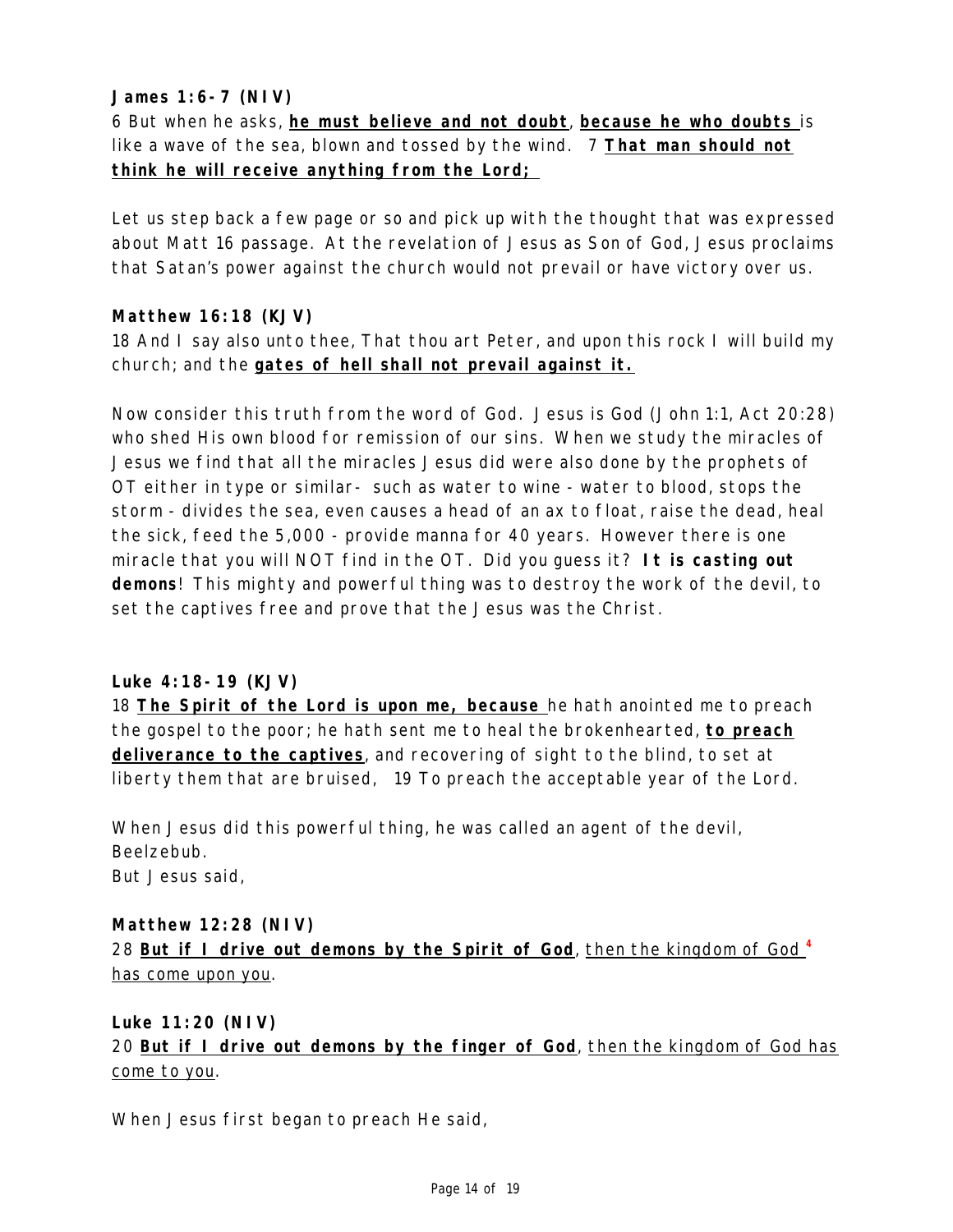# **Matthew 4:17 (NIV)**

17 From that time on Jesus began to preach, **"Repent**, for the kingdom of heaven is near."

Here I will show another teaching that is of great importance without discussion.

**Repent** - means change your thinking or change you mind, not just stop sinning, for if you do not change your thinking you will continue to sin.

**Perverse**, as we have seen, is thinking wrong to the point of 'obstinate'. (see footnote at end of text)

Jesus is telling us to repent and agree with the Kingdom of God that He has now brought to us and to which has given us the keys to His kingdom of truth and life (John 14:6).

When Jesus began to cast out demons, it declared His power. And then He confirmed His power in the resurrection of His body. This also was to show what He said was true - "Repent for the Kingdom of God is near". Not only did this unique power prove who He is, but when we believe and obey Him and do the same thing Jesus did, it proves we are children of God, sons of God.

### **John 14:12 (NIV)**

12 I tell you the truth, **anyone who has faith in me will do what I have been doing**. He will do even greater things than these, because I am going to the Father.

The great commission says we are to 'teach to obey'

### **Matthew 28:20 (NIV)**

20 and **teaching them to obey everything I have commanded you**. And surely I am with you always, to the very end of the age."

Why has 'casting out demons and evil spirits' been so neglected? It is the results of perverse thinking, man's traditions ALL coming from the power of the devil in his delusions and lies.... WHY do we tolerate the defeated adversary? - Cast him out and be free and renew our minds with the truth, the Word (John 17:17).

### **Luke 11:28 (NIV)**

28 He replied, "Blessed rather are those who hear the word of God and obey it."

### **Matthew 11:6 (NIV)**

6 Blessed is the man who does not fall away on account of me."

### **Luke 12:8 (NIV)**

8 "I tell you, whoever acknowledges me before men, the Son of Man will also acknowledge him before the angels of God.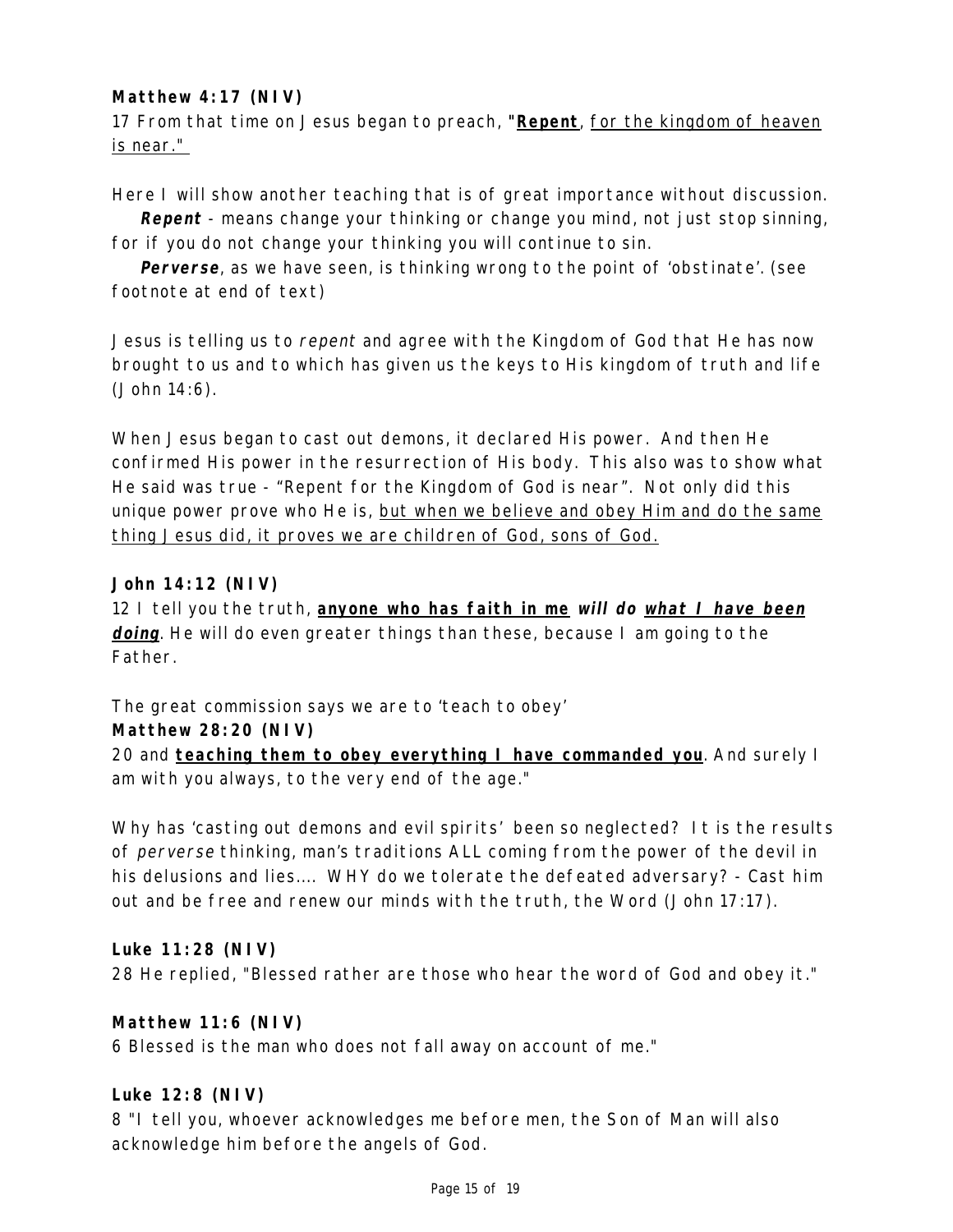### **Luke 9:26 (NIV)**

26 If anyone is ashamed of me and my words, the Son of Man will be ashamed of him when he comes in his glory and in the glory of the Father and of the holy angels.

I agree to what I heard one man say "Life is not a play ground - it is a battlefield". The fiery darts or arrows that are poking - releasing disappointing events - trials of all kinds -sickness - ungodly soulish (carnal) actions are from the devil. Since this is the TRUTH, we must walk and live in the love of God for all men as revealed and demonstrated by Jesus, the Word, the Son of God, Emmanuel, God with us, **God who** manifested to **destroy the works of the devil**, by His Name and **shedding His own blood** as a man to redeem us from our enemy, the devil. Jesus has demonstrated His authority and then He has given us the same authority.

When Jesus cast out a demon or demons, He did not turn to the Father and ask Him to do it. We MUST take the authority, receive it, having faith in God by the name of Jesus, King of kings and Lord of lords and DO WHAT HE HAS COMMANDED.

Declare the Kingdom of God Cast out demons Heal the sick Set the captives free Declare the acceptable day of the Lord

Jesus said to Saul on that glorious day He called and sent him, before he was sent as Paul. This verse I do not ever recall hearing it preached but is powerful and direct for us all - since we, those who believe - are to GO into all the world...

# **Acts 26:17-18 (NIV)**

17 ... I am sending you to them [Gentiles] 18 to open their eyes and **turn them from darkness to light**, and **from the power of Satan to God**, so that they may receive forgiveness of sins and a place among those who are sanctified by faith in me.'

As shown and hopefully given every reader a deeper and more clear understanding of Christ the King of grace, came the first time in that Grace. BUT He came in attitude of war with all power by first defeating Satan (Matt 4). Then by giving us the same power and authority to violently do the job given us as shown in ALL the scriptures present here. Take special note of Act 26:17-18 for Paul. Also remember Peter, Matt 16:18-19. Both these great men, when recognizing who Jesus was, Jesus showed his war attitude against Satan, the enemy of God.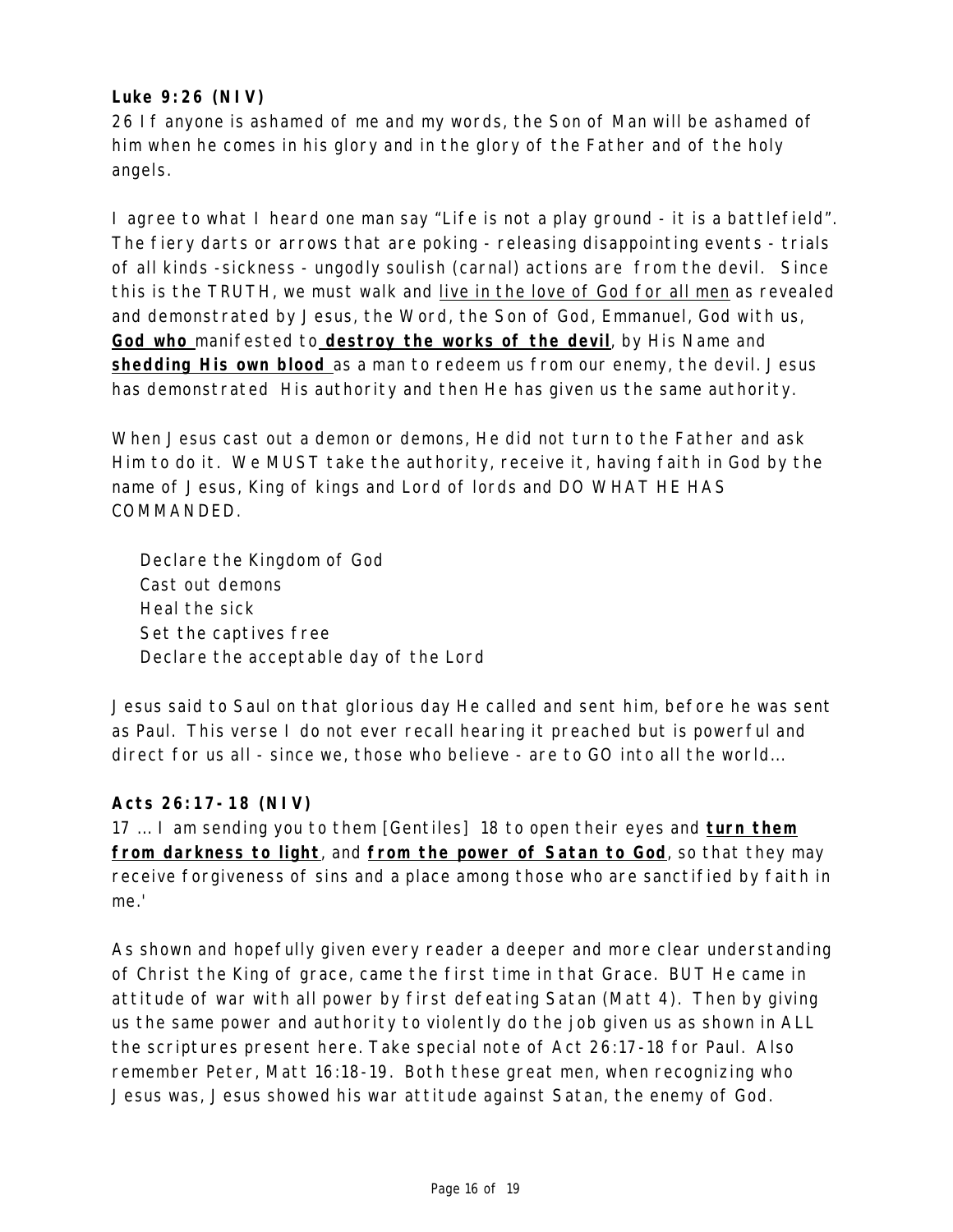\*\*\*\*\*\*\*\*\*\*\*\*

#### **James 1:22 (NIV)**

22 Do not merely listen to the word, and so deceive yourselves. **Do what it says**. \*\*\*\*\*\*\*\*\*\*\*\*

Will you be Doer - or just a listener? ? ?

This is ONLY one PART of the Saints life. But without it, one can not have the victory given us to its abundance! ! And of course, this authority is ONLY because of Jesus and by His name! By His shed blood! By His power, the resurrection power. That power that raised Jesus from the grave.

STUDY this and PRACTICE IT so you can stand and stand firm.

**BELIEVE-for a double minded man will receive nothing from God (Jam 1:6-8)** NOW - all this said - The key is to Love, to Love God and man and to be known by God. He knows those who trust Him (Nahum 1:7 KJV) and those who love Him (1 Cor 8:3) If we love Him we obey his commands (John 14:14,21). It is not just to be able to cast out demons (Matt 7:21-23). We must be **fully submitted** to our King and have a close, **intimate relationship** with him, our Lord Jesus Christ.

Be blessed and encouraged as you study asking Holy Spirit to teach you.

I agree with this prayer and offer it for you today:

#### **Ephesians 1:17-19 (NIV)**

17 I keep asking that the God of our Lord Jesus Christ, the glorious Father, may give you the Spirit of wisdom and revelation, so that you may know him better. 18 I pray also that the eyes of your heart may be enlightened in order **that you may know** the hope to which he has called you, the riches of his glorious inheritance in the saints, 19 **and his incomparably great power for us who believe. That power is like the working of his mighty strength,**

Bless the Lord, Oh my soul and all that is with in us, Bless Your Holy Name.

In Christ  $B$ illy<sup>5</sup>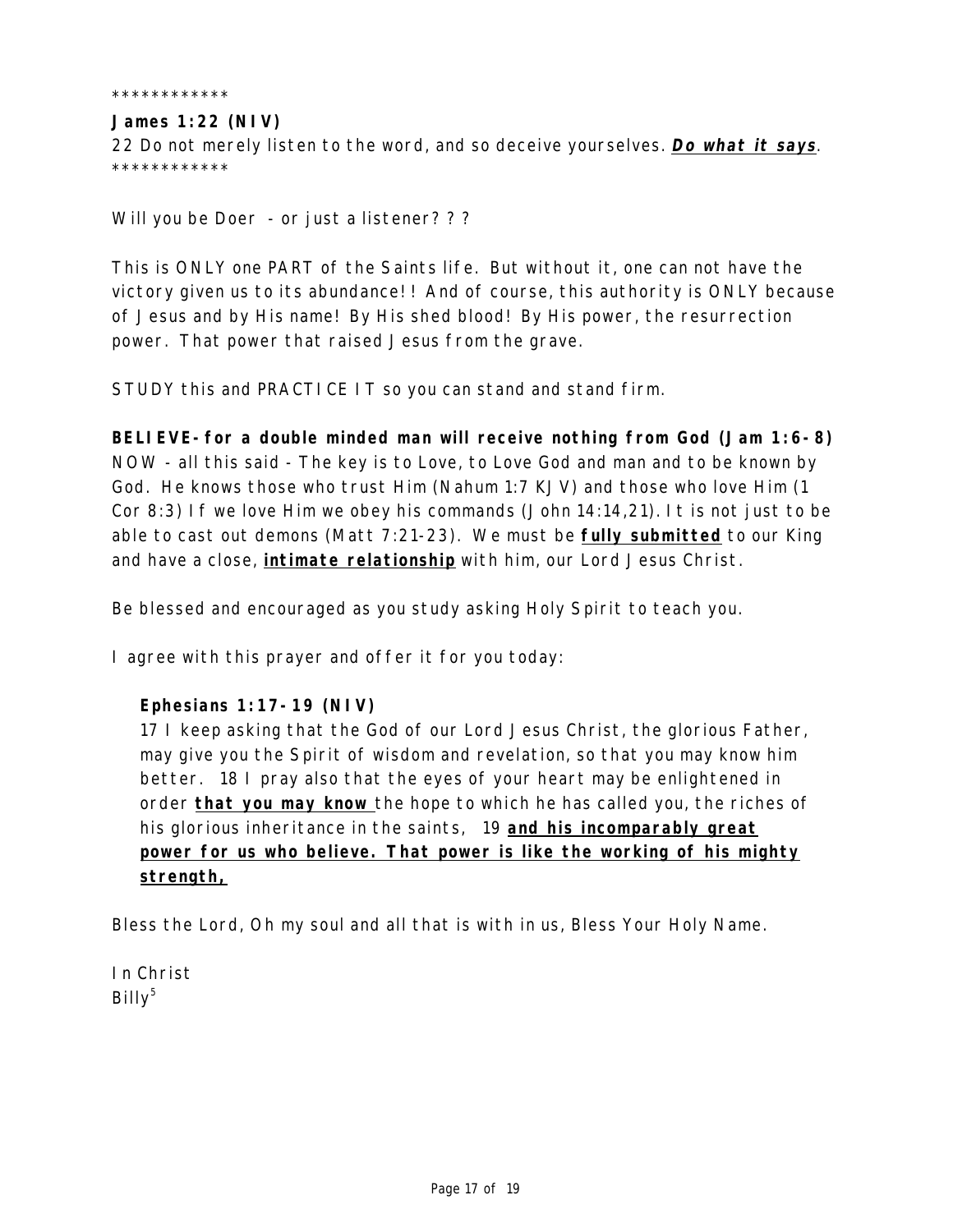**1. Page 1** - For our understanding of definition of 'authority' take note of 2a,b and 4b below.

**©1997, 1996 Zane Publishing, Inc. All rights reserved. au•thor•i•ty** \i-"thär-i-tÈ, Õ-, -"thÕr-\ *noun pl* **au•thor•i•ties** [ME *auctorite,* fr. OF *auctorité,* fr. L *auctoritat-, auctoritas* opinion, decision, power, fr. *auctor*] (13c)

- **1 a (1) :** a citation (as from a book or file) used in defense or support **(2) :** the source from which the citation is drawn
	- **b** (1) : a conclusive statement or set of statements (as an official decision of a court) **(2) :** a decision taken as a precedent
		- **(3) :** TESTIMONY
	- **c :** an individual cited or appealed to as an expert
- **2 a :** power to influence or command thought, opinion, or behavior
	- **b :** freedom granted by one in authority **:** RIGHT
- **3 a :** persons in command; *specif* **:** GOVERNMENT **b** : a governmental agency or corporation to administer a revenue-producing public enterprise <the transit *authority*>
- **4 a :** GROUNDS, WARRANT <had excellent *authority* for believing the claim> **b** : convincing force < lent *authority* to the performance> syn see influence, power
- Luke 10:19 God gives the believer the power (Greek *exousia*) or authority a unique and specific word which is so clear to the full and complete power, ability, and privilege of the believer.
- **exousia, Greek 1849, Strong'sexousia,** *ex-oo-see'-ah*; from Greek 1832 (exesti) (in the sense of *ability*); *privilege*, i.e. (subject) *force, capacity, competency, freedom*, or (object) *mastery* (concrete *magistrate, superhuman, potentate, token of control*), delegated *influence* :- **authority**, **jurisdiction**, **liberty**, **power**, **right**, **strength**.

**2. Page 6** - Here you will find a Webster's Dictionary definition of 'possess'. In society today this word is almost always associated with 'ownership'. However you must understand when speaking about demon-possession, it is not about ownership but as 2.b below shows - 'to enter into and control firmly' is the proper definition of the demonpossession.

The Greek word that is translated 'possess or possessed' is

**Greek 1139, Strong's daimonizomai,** *dahee-mon-id'-zom-ahee*; middle from Greek 1142 (daimon); to *be*

*exercised by a dæmon* :- have a (be vexed with, be possessed with) devil (-s).

To be demonized, controlled by invisible being is NOT an ownership issue and MUST be understood so to fully grasp and receive the truth of God's word concerning the battle we are in. For sure scriptures says we that believe have been bought for a price, redeemed by the blood of Jesus. It is our spirit that is born again, righteous and free from Satan's access. However the body and soul remain accessible to our own fleshly acts as well as the the temptation and control of the devil when we sin and do not guard our souls.

#### **©1997, 1996 Zane Publishing, Inc. All rights reserved.**

pos•sess \pi-"zes *also* -"ses\ [ME, fr. MF *possesser* to have possession of, take possession of, fr. L *possessus,* pp. of *possidÈre,* fr. *potis* able, having the power + *sedÈre* to sit — more at POTENT, SIT] (14c)

*verb transitive*

- 1 a : to have and hold as property : OWN
	- b : to have as an attribute, knowledge, or skill
- 2 a : to take into one's possession
	- b : to enter into and control firmly : DOMINATE <was *possessed* by demons>

c : to bring or cause to fall under the influence, possession, or control of some emotional or intellectual reaction <melancholy *possesses* her>

3 a *obs* : to instate as owner

b : to make the owner or holder — used in passive construction to indicate simple possession <*possessed* of riches> <*possessed* of knowledge and experience>

pos•ses•sor *noun*